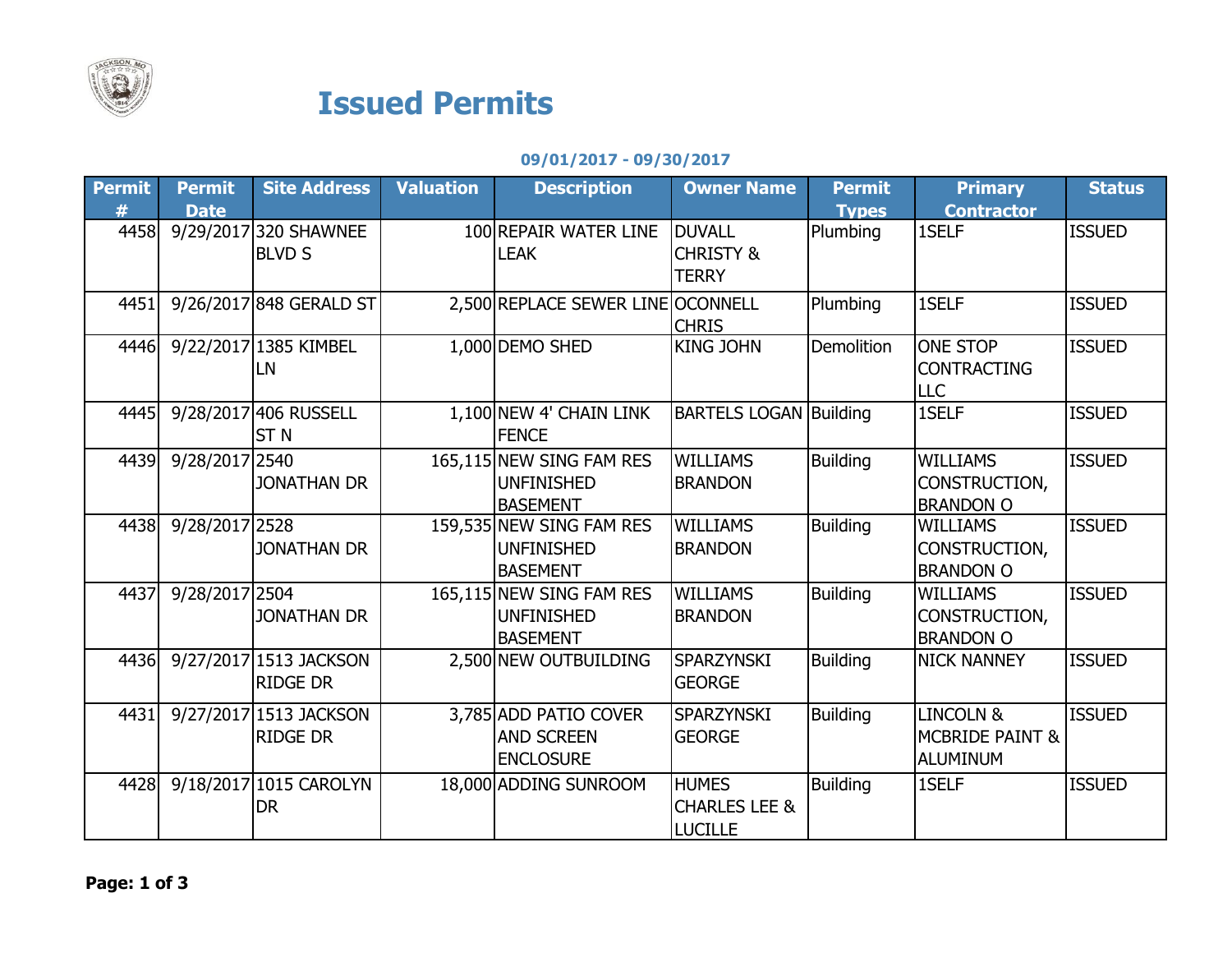| 4424 |                | 9/15/2017 617 JACKSON<br><b>TRL</b>      | 12,000 REMOVE/REPLACE<br>DRIVE-ADD                            | <b>SHEPARD LANCE Building</b>                                |                 | 1SELF                                                           | <b>ISSUED</b> |
|------|----------------|------------------------------------------|---------------------------------------------------------------|--------------------------------------------------------------|-----------------|-----------------------------------------------------------------|---------------|
| 4416 |                | 9/18/2017 2550 OAK ST                    | 165,905 NEW SING FAM RES<br><b>ON SLAB</b>                    | <b>BOEHME WAYNE Building</b>                                 |                 | <b>BOEHME INC,</b><br><b>WAYNE</b>                              | <b>ISSUED</b> |
| 4406 | 9/12/2017 1649 | <b>ENTERPRISE</b><br><b>CT</b>           | 2,000 NEW 6' WOOD<br>PRIVACY FENCE                            | <b>HU JAMES</b>                                              | <b>Building</b> | <b>CONTRACTORS</b><br><b>MAINTENANCE CO</b><br><b>LLC</b>       | <b>ISSUED</b> |
| 4405 | 9/12/2017 1366 | <b>BOXWOOD DR</b>                        | 7,500 FINISH PART OF<br><b>BASEMENT</b>                       | <b>BOCKTING</b><br><b>JANET &amp; LARRY</b><br><b>ET IVR</b> | <b>Building</b> | 1SELF                                                           | <b>ISSUED</b> |
| 4404 |                | 9/5/2017 2495 STACY DR                   | 3,000 ADD BATHROOM IN<br><b>BASEMENT</b>                      | <b>CARTER ADAM</b>                                           | Plumbing        | 1SELF                                                           | <b>ISSUED</b> |
| 4403 |                | 9/8/2017 208 FLORENCE<br><b>ST</b>       | 5,400 DEMO & RE-POUR<br><b>OUTSIDE STAIRWELL</b>              | <b>LUDWIG</b><br><b>GREGORY L &amp;</b><br>AMY L ET UX       | <b>Building</b> | <b>CONCRETE</b><br><b>SOLUTIONS</b>                             | <b>ISSUED</b> |
| 4402 | 9/11/2017 974  | <b>TRAILRIDGE</b><br><b>DR</b>           | 1,500 REMODEL BASEMENT<br>TO BEDROOM                          | <b>BUCKNER</b><br><b>DARRNE</b>                              | <b>Building</b> | 1SELF                                                           | <b>ISSUED</b> |
| 4400 | 9/19/2017 2516 | <b>JONATHON DR</b>                       | 165,010 NEW SING FAM RES<br><b>ON SLAB</b>                    | <b>WILLIAMS</b><br><b>BRANDON</b>                            | <b>Building</b> | <b>WILLIAMS</b><br>CONSTRUCTION,<br><b>BRANDON O</b>            | <b>ISSUED</b> |
| 4398 |                | 9/18/2017 608 HIGH ST N                  | 7,120 NEW 6' WOOD<br>PRIVACY FENCE                            | <b>MCGINNIS</b><br><b>JACOB &amp; NICOLE</b>                 | <b>Building</b> | <b>BOOTHEEL FENCE ISSUED</b><br><b>CO</b>                       |               |
| 4395 |                | 9/14/2017 957 SHADY LN                   | 11,000 REMOVE & REPLACE<br><b>CONCRETE</b><br><b>DRIVEWAY</b> | <b>PAULI JOEL</b>                                            | <b>Building</b> | THIELE CONCRETE ISSUED<br>FINISHING INC                         |               |
| 4394 |                | 9/19/2017 1593 ASHLEY<br><b>TRACE CT</b> | 177,205 NEW SING FAM RES<br><b>ON SLAB</b>                    | <b>JENNINGS</b><br><b>MASONRY</b>                            | <b>Building</b> | <b>JENNINGS</b><br><b>MASONRY</b><br>CONTRACTORS,<br><b>LLC</b> | <b>ISSUED</b> |
| 4391 |                | 9/18/2017 1408 SHAWN<br><b>DR</b>        | 6,746 NEW 6' WOOD<br>PRIVACY FENCE                            | POWELL MARK & Building<br><b>AMY</b>                         |                 | <b>BOOTHEEL FENCE ISSUED</b><br><b>CO</b>                       |               |